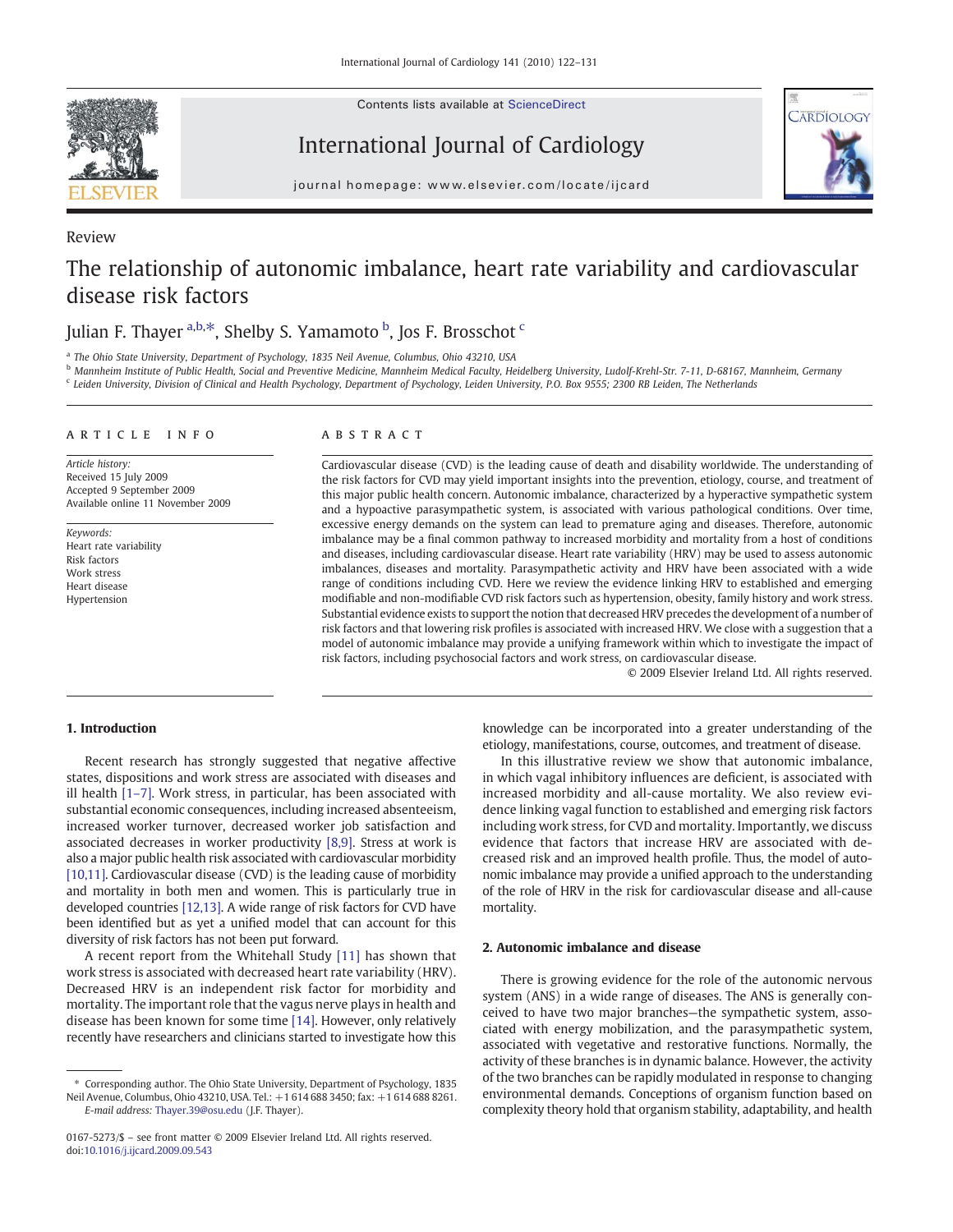are maintained through variability in the dynamic relationship among system elements [1,15–17]. Thus, patterns of organized variability, rather than static levels, are preserved in the face of constantly changing environmental demands. Because the system operates "far-fromequilibrium," the system is always searching for local energy minima to minimize the energy requirements of the organism.

Another corollary of this view is that autonomic imbalance, where one branch of the ANS dominates over the other, is associated with a lack of dynamic flexibility and health. Empirically, there is a large body of evidence to suggest that autonomic imbalance, in which typically the sympathetic system is hyperactive and the parasympathetic system is hypoactive, is associated with various pathological conditions [18]. In particular, when the sympathetic branch dominates for long periods of time, the energy demands on the system become excessive and ultimately cannot be met, eventuating in death. On the way to death, however, premature aging and disease characterize a system dominated by autonomic imbalance. Thus, autonomic imbalance may be a final common pathway to increased morbidity and mortality from a host of conditions and diseases, including cardiovascular disease.

Heart rate variability can be used to assess autonomic imbalances, diseases and mortality. Parasympathetic activity and HRV have been associated with immune dysfunction and inflammation, which have been implicated in a wide range of conditions including CVD, diabetes, osteoporosis, arthritis, Alzheimer's disease, periodontal disease, and certain types of cancers as well as declines in muscle strength and increased frailty and disability [3,19]. Measures of heart rate variability (HRV) in both the time and frequency domains have been used successfully to index vagal activity. In the time domain, the standard deviation of the interbeat intervals (IBI), standard deviation of R to R intervals (SDNN), the root mean square successive differences (RMSSD), and measures of baroreflex sensitivity (an index of the responsiveness of the cardiovascular system to changes in blood pressure) have been shown to be useful indices of vagal activity. In the frequency domain both low frequency (LF: 0.04–0.15 Hz) and high frequency (HF: 0.15–0.40 Hz) spectral powers have been used as indices of vagal activity, although there is some debate over the branch of the autonomic system that affects these measures [20]. Whereas there is little contention concerning HF power reflecting primarily parasympathetic influences, LF power has been shown to reflect both sympathetic and parasympathetic influences. Nevertheless, while there are some differences among studies, the consensus is that lower values of these indices of vagal function are associated prospectively with death and disability.

#### 3. Heart rate variability and mortality

In one of the first studies to investigate the relationship between indices of HRV and mortality, Kleiger et al. [21] showed in almost 900 post-myocardial infarction (MI) patients that HRV was a significant independent predictor of mortality in this high risk group. Numerous studies have since supported the notion that decreased vagal activity, as indexed by HRV, predicts mortality in high risk as well as low risk populations. In an elderly sub-sample of the Framingham Heart Study (FHS), frequency domain measures were significantly associated with all-cause mortality after controlling for other risk factors. A total of 736 men and women with an average age of 72 years provided ambulatory time and frequency domain HRV data [22]. Eight measures of HRV were examined including five frequency domain measures. All five frequency domain measures were significantly associated with all-cause mortality and all but the LF/HF ratio (a putative measure of sympathovagal balance where higher numbers indicate greater relative sympathetic dominance) remained so after controlling for other risk factors. A one standard deviation (SD) difference in the log transformed LF power was associated with a 1.7 times greater relative risk of all-cause mortality in this sample [22]. Similarly, in the Hoorn Study, a prospective study of glucose tolerance in the general population, several time and frequency domain indices of HRV were calculated and five were associated with all-cause mortality during the nine-year follow-up period at least at the  $p<0.10$  level after controlling for age, gender, and glucose tolerance [23]. This finding was strongest for those at high risk because of diabetes, hypertension, or cardiovascular disease.

In the Atherosclerosis Risk in Communities (ARIC) study, the association between HRV and mortality was investigated in 11,654 men and women with an average age of 54 years [24]. Two minutes of supine resting beat-to-beat heart rate data were collected and a number of time and frequency domain indices of HRV calculated. The lowest quartile of HF power was associated with incident MI, incident coronary heart disease (CHD), fatal CHD, and fatal non-CHD deaths in those with diabetes with hazard ratios ranging from 1.27 to 2.03 over the eight-year follow-up period [24] In those individuals without diabetes the effects were much less consistent. However, examination of LF power indicated results consistent with the Framingham Study such that those nondiabetics in the lowest quartile had a 1.33 greater risk of non-CHD mortality than those in the highest LF power quartile. The effect was even larger for fatal CHD with those in the lowest LF power quartile having a 1.92 greater risk than those in the highest quartile. In the Autonomic Tone and Reflexes After Myocardial Infarction (ATRIMI) study, 1284 patients with a recent MI (within the last 28 days) were investigated using 24-h recordings [25]. For the time domain measure of the SDNN and an abnormal score cut point of SDNN $<$ 70 ms, a 3.2 greater risk of mortality was found in the two-year follow-up period. Additionally, in a study of men and women post-MI with depressed left ventricular function (LVF), the HRV triangular index was used with an HRV cut point of  $\leq$ 20 as an indicator of high risk [26]. In the placebo group, low HRV was a significant independent predictor of mortality with a relative risk of 1.46 after controlling for age, gender, LV ejection fraction, New York Heart Association class, diabetes, and beta-blocker use. Thus, numerous studies have supported the notion that decreased vagal activity, as indexed by HRV, predicts mortality in high risk as well as low risk populations. However, an important caveat about all of these studies is that to date, few studies have examined the association between HRV indices and mortality in asymptomatic persons.

#### 4. Heart rate variability and the etiology and progression of cardiovascular disease risk

The evidence for an association between reduced HRV and mortality appears to be quite strong. Most of these studies examined the association after controlling for other known risk factors such as diabetes and hypertension. However, there is also evidence to suggest that reduced HRV leads to such risk factors. Thus, those studies that control for those known risk factors for which there exists evidence that reduced HRV might lead to those risk factors may, in fact, be underestimating the role of vagal function in death and disease.

The National Heart, Lung, and Blood Institute of the US National Institutes of Health list eight risk factors for heart disease and stroke, six of which are modifiable. Three of these modifiable risk factors are associated with what could be called biological factors. They are high blood pressure (hypertension), diabetes, and abnormal cholesterol. Three others listed as modifiable could be considered lifestyle factors and include tobacco use (smoking), physical inactivity (exercise), and obesity. The two non-modifiable risk factors are age and family history of early heart disease or stroke. It is interesting to note that there is at least some data to suggest that each of these risk factors is associated with decreased heart rate variability.

### 4.1. Modifiable biological risk factor: hypertension

Perhaps the single most important risk factor for CVD is hypertension. Numerous studies have documented the association between cardiac autonomic function and hypertension (Table 1). This association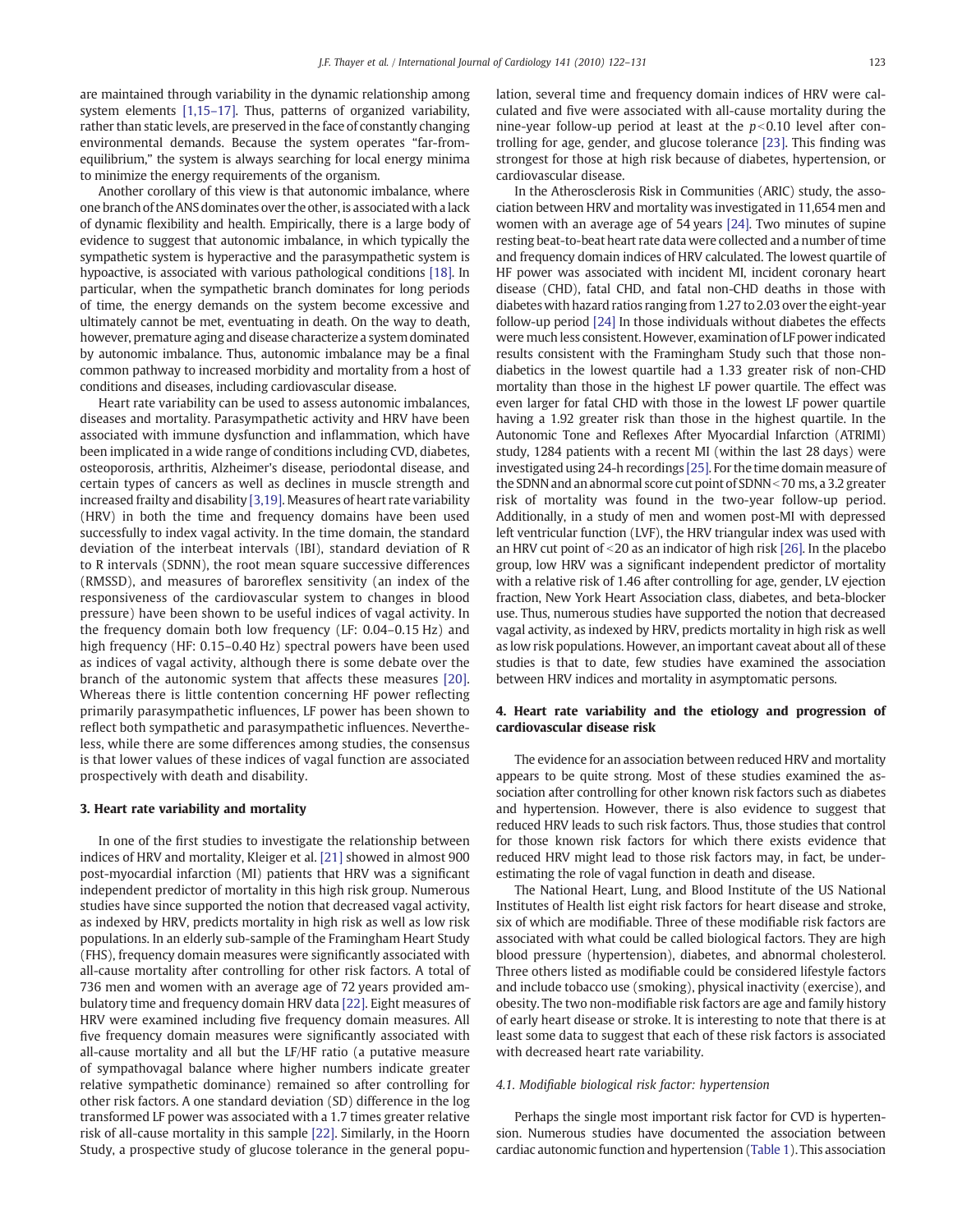Table 1

Heart rate variability and hypertension studies.

| CVD risk<br>factors | <b>Studies</b>        | Subject and sample size                              | Effects investigated                    | Controlled variables                                                                     | Association                                                                                                                                                         |
|---------------------|-----------------------|------------------------------------------------------|-----------------------------------------|------------------------------------------------------------------------------------------|---------------------------------------------------------------------------------------------------------------------------------------------------------------------|
| Hypertension        | Liao et al. $[27]$    | $n = 2061:32%$<br>hypertensive                       | HRV and hypertension                    | Age, race, gender,<br>current smoking, diabetes,<br>and education                        | Adjusted OR (95% CI): 1.00,1.46 (0.61-3.46),<br>1.50 $(0.65-3.50)$ and 2.44 $(1.15-5.20)$ from<br>highest to lowest quartile of HRV-HF and<br>incident hypertension |
| Hypertension        | Singh et al. [28]     | $n = 2024$ ; 17% incident<br>cases of hypertension   | HRV and hypertension                    | Age, BMI, smoking, alcohol<br>consumption, base systolic<br>and diastolic blood pressure | Adjusted OR (95% CI): Men 1.38 (1.04–1.83),<br>Women $1.12$ (0.86–1.46) for LF and new-onset<br>hypertension                                                        |
| Hypertension        | Schroeder et al. [29] | $n = 11,061$ ; 28% incident<br>cases of hypertension | HRV, hypertension and<br>blood pressure | Age, sex, race, study center,<br>diabetes, smoking,<br>education, and BMI                | Adjusted hazard ratio (95% CI):<br>SDNN 1.24 (1.10-1.40); RMSSD 1.36 (1.21-1.54);<br>RR interval 1.44 (1.27–1.63) for incident<br>hypertension                      |

 $HRV =$  heart rate variability.

 $OR =$  odds ratio.

 $CI = \text{confidence interval}$ 

 $HF = high frequency$ .

 $BMI =$  body mass index.

 $LF =$  low frequency power.

 $SDNN =$  standard deviation of normal-to-normal RR intervals.

 $RMSSD = root$  mean square of successive differences.

 $RR$  interval = cycle between two consecutive  $R$  waves.

has been found in both cross-sectional and prospective analyses. Liao et al.[27] examined the association between two minutes of supine HRV and hypertension in a stratified random sample of 2061 black and white men and women from the ARIC study. During the three year follow-up period only 64 individuals developed hypertension. However, baseline HF power was inversely related to the development of hypertension among these individuals. In cross-sectional analyses, HF power adjusted for age, race, gender, smoking, diabetes, and education was significantly lower in the hypertensive group (both treated and untreated) than in the normotensive group. Additionally, those in the lowest HRV quartile had a 2.44-fold greater risk of hypertension than those in the highest quartile.

In the Framingham Heart Study (FHS), Singh et al. [28] examined the association between two hours of ambulatory HR recordings and hypertension in men and women in cross-sectional and prospective analyses. Cross-sectional analyses indicated that after adjustment for age, BMI, smoking, and alcohol consumption several measures of both time and frequency domain indices of HRV were significantly lower in hypertensive men and women than in normotensives. During the four year follow-up period 119 men and 125 women developed hypertension. These analyses showed that low LF power was associated with the development of hypertension in men but not in women.

In a recent report the association between HRV, hypertension, and blood pressure was examined in 11,061 men and women from the ARIC study [29]. HRV was assessed by 2-min and 6-min recordings separated by nine years. Consistent with previous reports HRV adjusted for age, race, study center, diabetes, smoking, education, and BMI was lower at baseline among those persons with hypertension. Importantly among the 7099 persons without hypertension at baseline the lowest quartile of HRV as indexed by RMSSD adjusted for relevant covariates was associated with a hazard ratio for the development of hypertension nine years later of 1.36 compared to those in the highest quartile.

These findings from large, epidemiological studies provide strong evidence that vagal tone, as measured by HRV, is lower in persons with hypertension than in normotensives even after adjustment for a range of covariates. Importantly, these studies suggest that decreases in vagal tone may precede the development of this critical risk factor for cardiovascular disease.

#### 4.2. Modifiable biological risk factor: diabetes

Diabetes, another important risk factor for CVD, has also been associated with decreased HRV (Table 2). In the first population-based study to examine the relationship between vagal tone, serum insulin, glucose, and diabetes, Liao et al. [30] investigated 154 diabetic and 1779 non-diabetic middle-aged men and women in the ARIC study. Two minute supine resting HR recordings were used to compute HF power as an index of vagal tone while fasting insulin, glucose, and diagnosed diabetes were used to index diabetes and diabetes risk. Consistent with previous cross-sectional studies these researchers found that diabetics had lower vagal tone than non-diabetics after adjustment for age, race, and gender. In the non-diabetics, an inverse relationship was found between HF power, fasting insulin and fasting glucose, suggesting that reduced vagal tone may be involved in the pathogenesis of diabetes. However, after adjustment only the relationship between HRV and insulin remained significant. This was the first study to examine the relationship between HRV and insulin and glucose in a general population and suggests that reduced vagal tone may be involved in the pathogenesis of diabetes.

Singh et al. [31] examined the relationship between HRV and blood glucose levels in 1919 men and women from the FHS. The first two hours of ambulatory HR recordings were used to calculate a number of time and frequency domain indices of HRV. Fasting glucose levels were used to classify individuals as having normal or impaired fasting glucose, as well as to identify those with diabetes (in addition to those with diabetic diagnosis). Several indices of HRV including LF and HF power in the FHS were inversely associated with fasting glucose levels and were significantly reduced in diabetics and those with impaired fasting glucose compared to those with normal fasting glucose levels [31]. The association between reduced HRV and diabetes remained significant after adjustment for age, gender, HR, BMI, antihypertensive and cardiac medications, blood pressure, smoking, and alcohol and coffee consumption. Similarly, middleaged men and women from the ARIC study in the lowest LF power quartile had a 1.2 greater fold risk of developing diabetes compared to those in the highest quartile, after adjustment for age, race, gender, study center, education, alcohol use, smoking, heart disease, physical activity, and BMI [32]. Those with HR in the highest quartile had 1.4 greater risk of diabetes than those in the lowest HR quartile with similar results for analyses restricted to those with normal fasting glucose.

#### 4.3. Modifiable biological risk factor: cholesterol

To date few studies have examined the relationship between HRV and cholesterol (Table 3). Of those that have studied this relationship,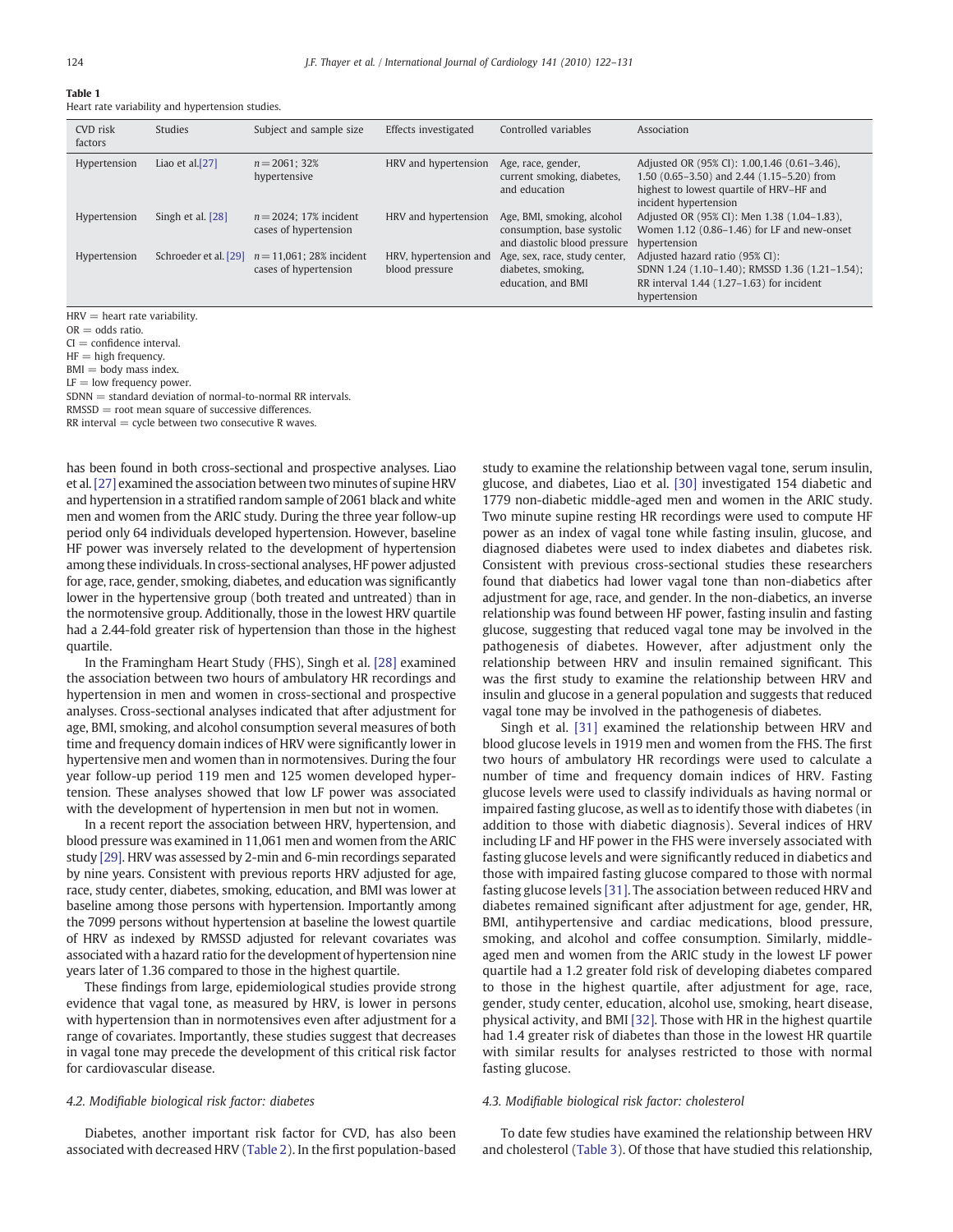Table 2 Heart rate variability and diabetes studies.

| CVD risk factors | <b>Studies</b>        | Subject and sample size    | Effects investigated                                   | Controlled variables                                                                                                                    | Association                                                                                                                                                                                                                                                                                          |
|------------------|-----------------------|----------------------------|--------------------------------------------------------|-----------------------------------------------------------------------------------------------------------------------------------------|------------------------------------------------------------------------------------------------------------------------------------------------------------------------------------------------------------------------------------------------------------------------------------------------------|
| <b>Diabetes</b>  | Liao et al. [30]      | $n = 1933$ ; 8% diabetics  | HRV, diabetes, fasting<br>serum insulin and<br>glucose | Age, race, gender                                                                                                                       | Adjusted geometric means<br>(beats/min) <sup>2</sup> : 0.78 for HF of diabetics<br>and 1.27 for HF of non-diabetics<br>(mean difference $p<0.01$ ); 1.34<br>(lowest quartile) and 1.14 (highest quartile)<br>of fasting serum insulin and HF $(p<0.01$<br>for trend) for diabetics and non-diabetics |
| <b>Diabetes</b>  | Singh et al. $[31]$   | $n = 1919$ ; 4% diabetics  | HRV and blood<br>glucose levels                        | Age, gender, HR, BMI,<br>antihypertensive and cardiac<br>medications, blood pressure,<br>smoking, and alcohol and coffee<br>consumption | Mean In LF: 6.74 for normal fasting glucose<br>subjects and 6.54 for diabetes mellitus<br>subjects ( $p = 0.008$ )<br>Mean LF/HF: 1.22 for normal fasting glucose<br>subjects and 1.08 for diabetes mellitus<br>subjects ( $p = 0.02$ )                                                              |
| <b>Diabetes</b>  | Carnethon et al. [32] | $n = 8185$ ; 13% diabetics | HRV and Type 2<br>diabetes                             | Age, race, gender, study center,<br>education, alcohol use, smoking,<br>heart disease, physical activity,<br>and BMI                    | Adjusted RR (95% CI): 1.2 (1.0–1.4) for LF<br>and $1.4$ (1.2–1.7) for HR in comparisons of<br>the lowest and highest quartiles                                                                                                                                                                       |

 $p =$  probability.

 $LF/HF = low frequency/high frequency power ratio.$ 

 $RR =$  relative risk.

 $HR = heart$  rate.

evidence exists that low HRV is associated with high cholesterol levels. Christensen et al. [33] examined the association between 24 h HRV and cholesterol in 47 men with heart disease and 38 healthy men. In both groups total cholesterol and low-density lipoprotein (LDL) were inversely associated with 24-h HRV. The association between HRV and cholesterol remained significant in both groups after adjustment for age and BMI.

The above results were also echoed in a study by Kupari et al. [34]. Researchers investigating the association between short-term HRV and cholesterol among a random sample of 41 men and 47 women without heart disease found that the RMSSD was inversely related to LDL cholesterol. Significance also remained after adjustment for other potential confounders including physical activity, smoking, and alcohol consumption.

#### 4.4. Modifiable lifestyle-related risk factors: smoking, physical inactivity, and being overweight

Poor lifestyle choices, including a lack of physical activity and the abuse of tobacco, alcohol, and drugs have also been associated with autonomic imbalance and decreased parasympathetic activity [35–38] as well as CVD. Of the modifiable lifestyle-related risk factors for CVD (Table 4), perhaps the single most controllable risk is smoking. Hayano et al. [39] reported that both acute and chronic smoking was associated with decreased vagal tone. Likewise, smoking was associated with a significantly increased LF/HF ratio within five minutes of exposure in taxi drivers under ordinary working conditions [40]. Nighttime smoking, in particular, appeared to have a more potent, acute effect on cardiac modulation than daytime smoking. The authors also suggest that the sympathomimetric and parasympatho-withdrawal response of smoking may have an additional role in increasing cardiac risk [40]. In a very recent study, researchers have also found a link between maternal smoking during pregnancy and heart rate variability among infants. Prenatal smoking was associated with lower RMSSD during quiet sleep in the first three days of life [41].

Minami et al. [42] showed that indices of vagal tone increased after one week of smoking cessation in a group of habitual male smokers. Hayano et al. [39] reported that both acute and chronic smoking was associated with decreased vagal tone. Importantly, Minami et al. [42] showed that indices of vagal tone increased after one week of smoking cessation in a group of habitual male smokers. Moreover, in a study that examined the time course of the increase in vagal tone with smoking cessation Yotsukura et al. [43] also reported that indices of vagal tone increased within 24 h of smoking cessation. Interestingly, increases in vagal tone remained elevated for the one-month follow-up period in a group of male habitual smokers. Thus, smoking and smoking cessation have immediate and reversible effects on vagal tone.

A large number of cross-sectional as well as training studies have examined the effects of habitual exercise on cardiovascular function. The single most replicable effect of aerobic training on cardiac function is a decreased resting HR. Whereas there is some ongoing debate about the nature of the autonomic nervous system changes that accompany regular physical activity numerous studies have implicated increased vagal tone in the salubrious effects of exercise [44]. We have reported in a cross-sectional study that habitual physical activity was associated with greater levels of vagally mediated HRV in both men and women [37]. In 2334 men and 994 women from the Whitehall II study of British civil servants, moderate and vigorous physical activity was associated with greater vagal tone (in men) and lower resting HR (in men and women) compared to those that reported low levels of physical activity after adjustment for age, smoking and alcohol consumption [45]. Another study among young adults also found that HF power rose after 12 weeks of aerobic conditioning among men but not women, which returned to pretraining levels after deconditioning [46]. Taken together numerous studies report that physical inactivity, an important lifestyle risk factor for CVD, is associated with decreased vagal tone. Importantly, it also appears that increased physical activity may decrease resting HR and increase vagal tone.

Studies have also documented reduced HRV among overweight and obese individuals. In a study of 10 women with early-onset familial obesity and 10 non-obese women, several indices of HRV were reduced in the obese women [47]. Karason et al. [48] studied 28 obese patients referred for gastroplasty, 24 obese patients using a lifestyle dietary modification approach, and 28 non-obese persons. At baseline both obese groups had reduced HF values relative to the nonobese participants. After one year of follow-up, those persons that had undergone gastroplasty had an average weight loss of 28% and showed evidence of increased vagal function as indicated by increased HF power. Additionally, several studies of obesity in children and adolescence have also found that vagal function is reduced in obese individuals compared to non-obese individuals [49–51]. In all of these studies several indices of vagal function such as HF power were reduced in the obese individuals.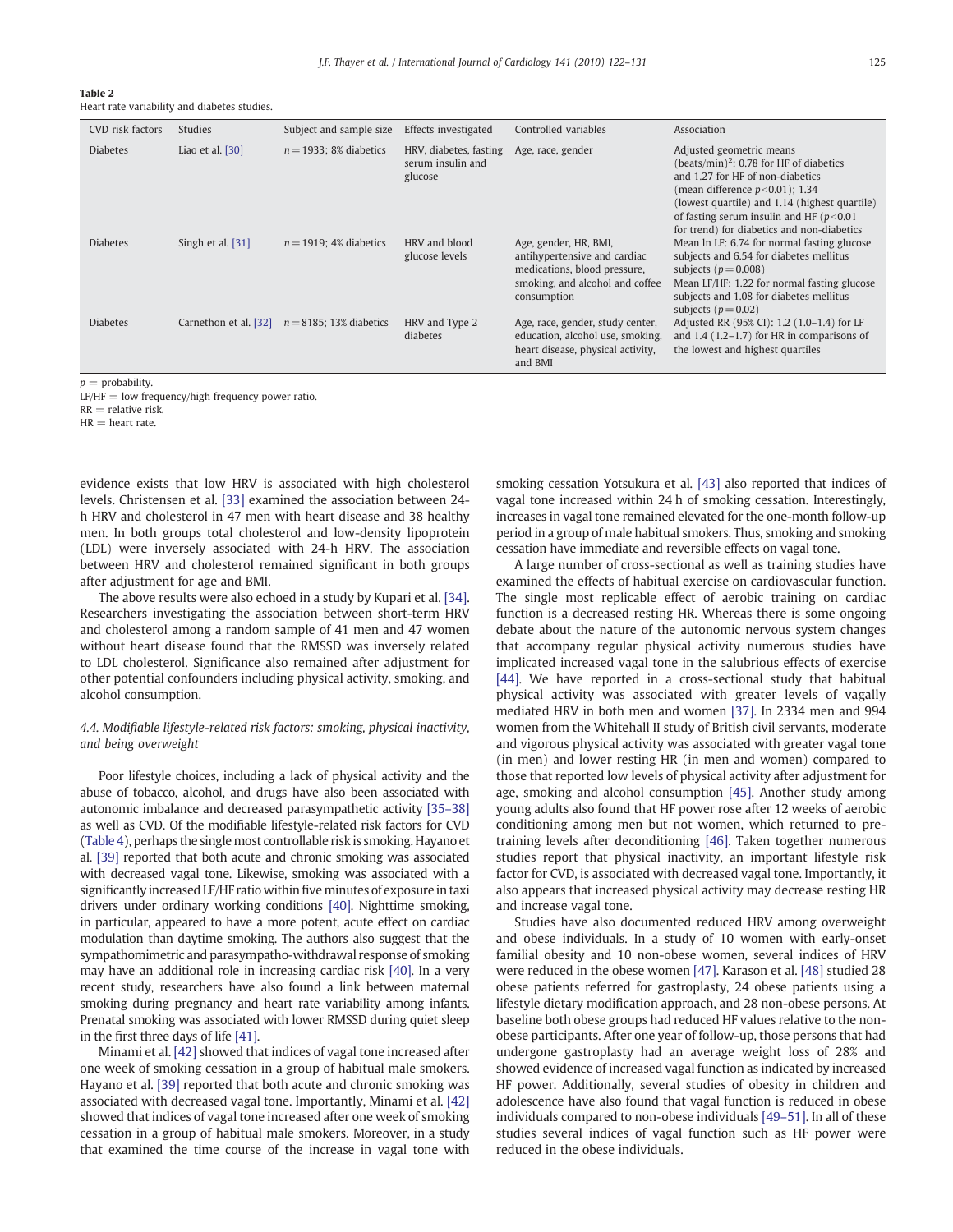#### Table 3

Heart rate variability and cholesterol studies.

| CVD risk factors                                                | <b>Studies</b>          | Subject and sample size                        | Effects investigated    | Controlled variables                               | Association                                                                                                                                                                                                                                                                                                                                                                                                                                                                                                                                              |
|-----------------------------------------------------------------|-------------------------|------------------------------------------------|-------------------------|----------------------------------------------------|----------------------------------------------------------------------------------------------------------------------------------------------------------------------------------------------------------------------------------------------------------------------------------------------------------------------------------------------------------------------------------------------------------------------------------------------------------------------------------------------------------------------------------------------------------|
| Cholesterol                                                     | Christensen et al. [33] | $n = 85$ ; 55% with heart<br>disease (men)     | HRV and cholesterol     | Gender, age                                        | Mean SDNN index among men with<br>IHD dichotomized into cholesterol groups:<br>57 (low cholesterol), 38 (high cholesterol)<br>(p<0.05)<br>Mean RMSSD among men with IHD<br>dichotomized into cholesterol groups:<br>59 (low cholesterol), 32 (high cholesterol)<br>(p<0.05)<br>Mean SDNN index among healthy men<br>dichotomized into cholesterol groups:<br>75 (low cholesterol), 61 (high cholesterol)<br>(p<0.05)<br>Mean RMSSD among healthy men<br>dichotomized into cholesterol groups:<br>41 (low cholesterol), 32 (high cholesterol)<br>(p<0.05) |
| Cholesterol<br>$-1$ $-1$ $-1$ $-1$<br>$\mathbf{v}$ $\mathbf{v}$ | Kupari et al. [34]      | $n = 88$ ; none clinical with<br>heart disease | HRV and LDL cholesterol | Physical activity, smoking,<br>alcohol consumption | Multiple regression coefficients $(\beta)$ :<br>RR interval root mean square difference<br>$-0.22$ ( $p = 0.008$ ), total RR interval<br>power $-0.25$ ( $p = 0.007$ ) for LDL cholesterol                                                                                                                                                                                                                                                                                                                                                               |

 $IHD =$  ischaemic heart disease.

 $LDL = low$ -density lipoprotein.

The results of these studies of lifestyle-related risk factors all indicate that decreased HRV is associated with poor risk factor profiles. Importantly, they also indicate that these risk profiles can be modified, which can lead to changes in HRV. As shown with obesity, weight loss was accompanied by increases in heart rate variability.

#### 4.5. Non-modifiable risk factors: age and family history

Whereas the exact mechanism is still open to debate, studies have shown that increasing age is associated with decreasing HRV [52]. Age is often used as a covariate such as in the ARIC, FHS, and Whitehall studies. In those studies that have specifically investigated the relationship between age and cardiac function, consistent evidence supports this relationship [53]. For example Antelmi et al. [52] investigated the association between age and vagal tone in 292 men and 361 women aged from 14 to 82 years. They found that RMSSD decreased on average 3.6 milliseconds per decade.

Associations with reduced HRV have been found in individuals with a family history of CVD risk factors like hypertension and diabetes [54]. Piccirillo et al. [55] examined normotensive men and women with and without a family history of hypertension. Vagal tone, as indexed by baroreflex sensitivity and HRV, were reduced in those with a family history compared to those without a family history of hypertension. Recently, Maver et al.[56] also found that those with a positive family history of hypertension had lower vagal function as indexed by HF power and baroreflex sensitivity compared to those with a negative family history. These studies suggest that decreased vagal function is evident in persons with a family history of hypertension.

Similar results have been recorded in persons with a family history of diabetes. De Angelis et al. [57] found that individuals with a family history of diabetes had reduced vagal tone compared to those that had a negative family history. These results were also confirmed in another study by Lindmark et al. [58] comparing healthy persons with a family history of type 2 diabetes and persons with a negative family history of diabetes. HRV was analyzed during a number of conditions including rest and controlled breathing. The results indicated that total spectral power and HF power were lower during controlled breathing in those with a positive family history compared to those with a negative family history of diabetes. Again, these results indicate that decreased vagal function is evident in persons with a positive family history of diabetes compared to those with a negative family history.

Taken together, these findings suggest that non-modifiable risk factors such as age and family history of disease are associated with reduced HRV. Evidence suggests that both modifiable and nonmodifiable risk factors for cardiovascular disease and death are preceded by indicators of autonomic imbalance and especially decreased vagal function. Decreased vagal function may be associated with the development of these known risk factors for cardiovascular disease and death. Data suggests that decreased vagal function is associated with degree of coronary artery occlusion [59] and plaque rupture [60]. Recent data also indicate that decreased vagal function is associated with increased markers of inflammation [61,62].

#### 5. Emerging risk factors: psychosocial factors including work stress

Psychosocial factors such as stressful life events, general stress, hostility, depression, and anxiety are also emerging as risk factors for CVD [10,63–71]. Decreased HRV has been associated with several psychosocial conditions and states [1,2,66,67,72–75]. Another emerging psychosocial factor associated with CVD and HRV is work stress.

In terms of work stress, several studies have found significant associations with changes in indices of HRV (Table 5), although some have not [76]. A study by Tsaneva and Dukov [77] investigated hearing changes among miners using AHRV (analysis of heart rate variability) indices. An important finding of the study was that chronic exposure to work-related stress factors was associated with measures of HRV in workers. Likewise, Hintsanen et al. [78] found that higher effortreward imbalances (ERI) or a larger ratio of higher efforts to rewards, was associated with lower levels of RMSSD and pNN50 in young Finnish women, although no association was observed for men. This suggests that autonomic activation could be one of the pathways that high ERI may lead to higher risks of CHD among women [78]. In another study among male shipyard workers, specific job characteristics were not found to be associated with cardiovascular risk factors. However, SDNN was significantly lower among those categorized in the high job strain group. Importantly, metabolic syndrome was also significantly related to decreased SDNN in the high job strain group. Thus, although not direct indicators of disease, the combination of sympathetic over-activity and low HRV in the high strain group, as suggested by the authors, may be useful indicators for potential cardiovascular dysfunctions associated with the onset of heart disease [2]. This was also the finding of Vrijkotte et al. [79] in a study among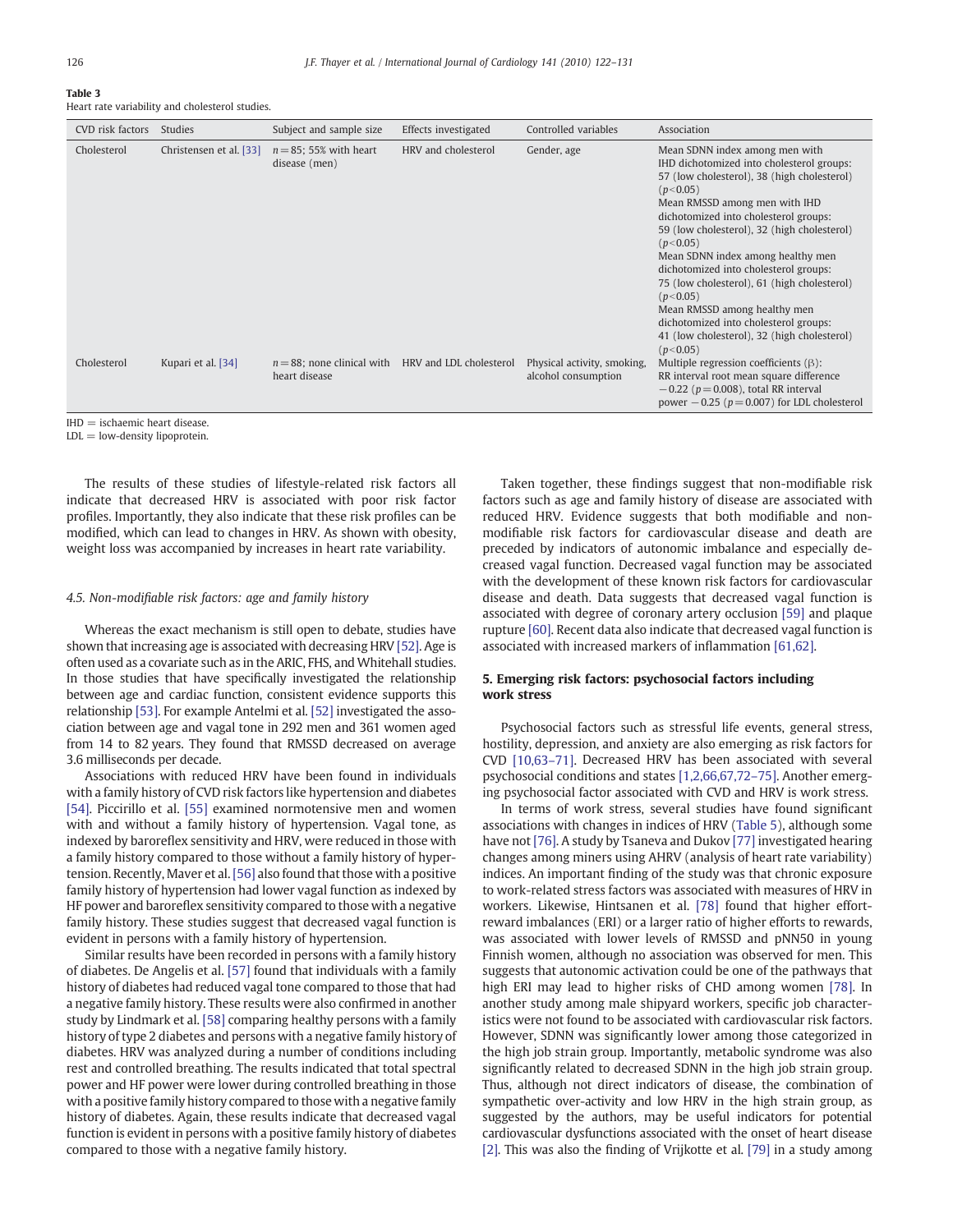| Association                                                      | Mean HF: decrease after 1 cigarette $(p=0.0061)$ | CCV <sub>RSA</sub> ; smaller in young heavy smokers compared to young non and<br>CCV <sub>MVSA</sub> ; increase after 10-17 minutes ( $P < 0.0001$ ) after smoking<br>moderate smokers $(P < 0.0078)$ | HF: 31.6 (precessation), 38.6 (post-cessation) $(p < 0.01)$<br>IF: 49.8 (precessation), 60.6 (post-cessation) $(p<0.01)$<br>LF: 31.6 (precessation), 38.6 (post-cessation) $(p<0.01)$ | 24-h pNN50: 10.0 during smoking period, 15.6 during non-smoking<br>24-h LF/HF: 0.90 during smoking period, 0.77 during non-smoking<br>period $(p<0.0001)$<br>period $(p<0.01)$ | Mean LF/HF during night shift: 3.83 at baseline vs. 4.32 after 5 min of<br>smoking $(p < 0.05)$ | Baseline RMSSD: $9.6 \pm 0.7$ ( $p = 0.009$ ) during quiet sleep   | MSD mean: 57 (low fit individuals), 84 (high fit individuals) ( $p$ <0.05)<br>%BB50 mean: 11 (low fit individuals), 21 (high fit individuals) ( $p$ <0.05)<br>HF mean: 1313 (low fit individuals), 2710 (high fit individuals) ( $p$ <0.05) | SDNN: 33.4 (lowest quartile); 36.1 (highest quartile) for vigorous<br>HF: 107.1 (lowest quartile); 131.0 (highest quartile) for vigorous<br>LF: 304.6 (lowest quartile); 362.5 (highest quartile) for vigorous<br>physical activity $(p < 0.05)$<br>physical activity $(p<0.01)$<br>physical activity $(p<0.01)$ | SDNN decrease: - 0.20 ln ms (men after deconditioning<br>HF decrease: -0.54 ln ms <sup>2</sup> (men after deconditioning)<br>SDNN increase: 0.12 ln ms (men after training)<br>HF increase: 0.39 ln ms <sup>2</sup> (men after training) | Norepinephrine excretion rate (nmol/24 h): 360 (obese individuals),<br>SDNN: 130 (obese individuals), 154 (lean individuals) at baseline<br>273 (lean individuals) at baseline ( $p = 0.006$ ); 279 (gastroplasty<br>$(p = 0.003)$ ; 139 (gastroplasty individuals), 121 (obese control<br>Mean RR: 832 (gastroplasty individuals), 770 (obese control<br>ULF: 8.67 (control subjects), 8.43 (obese subjects)<br>VLF: 7.57 (control subjects), 7.37 (obese subjects)<br>individuals) after 1 year follow-up ( $p = 0.037$ ).<br>individuals) after 1 year follow-up $(p = 0.016)$ |
|------------------------------------------------------------------|--------------------------------------------------|-------------------------------------------------------------------------------------------------------------------------------------------------------------------------------------------------------|---------------------------------------------------------------------------------------------------------------------------------------------------------------------------------------|--------------------------------------------------------------------------------------------------------------------------------------------------------------------------------|-------------------------------------------------------------------------------------------------|--------------------------------------------------------------------|---------------------------------------------------------------------------------------------------------------------------------------------------------------------------------------------------------------------------------------------|------------------------------------------------------------------------------------------------------------------------------------------------------------------------------------------------------------------------------------------------------------------------------------------------------------------|------------------------------------------------------------------------------------------------------------------------------------------------------------------------------------------------------------------------------------------|-----------------------------------------------------------------------------------------------------------------------------------------------------------------------------------------------------------------------------------------------------------------------------------------------------------------------------------------------------------------------------------------------------------------------------------------------------------------------------------------------------------------------------------------------------------------------------------|
| Controlled variables                                             | Age, gender                                      |                                                                                                                                                                                                       | Gender                                                                                                                                                                                | Gender                                                                                                                                                                         | Age, gender, working on night duty<br>for $\geq$ 1 year and smoking $\geq$ 1 year               | Age, alcohol consumption and smoking<br>before or during pregnancy | Gender, BMI                                                                                                                                                                                                                                 | Age, smoking, alcohol consumption                                                                                                                                                                                                                                                                                | Age, gender, BMI                                                                                                                                                                                                                         | Gender, age, alcohol consumption, smoking,<br>Age, gender, smoking and antihypertensive<br>oral contraceptives<br>treatment                                                                                                                                                                                                                                                                                                                                                                                                                                                       |
| Effects investigated                                             | HRV and short and long-term                      | smoking                                                                                                                                                                                               | HRV and smoking cessation                                                                                                                                                             | HRV, HR, BP and short-effects<br>of smoking cessation                                                                                                                          | LF/HF ratio and smoking                                                                         | HR, HRV and prenatal smoking<br>and alcohol                        | HRV and physical activity                                                                                                                                                                                                                   | HRV and physical activity                                                                                                                                                                                                                                                                                        | HRV and aerobic activity<br>and strength training                                                                                                                                                                                        | HRV, BMI and norepinephrine<br>Heart period variability and<br>secretion<br>obesity                                                                                                                                                                                                                                                                                                                                                                                                                                                                                               |
| Subject and sample size                                          | $n=9$ ; male smokers                             | $n = 81$ ; males, 69% smokers<br>(short-term effects)<br>(long-term effects)                                                                                                                          | $n = 20$ ; male smokers                                                                                                                                                               | $n = 39$ ; male smokers                                                                                                                                                        | $n = 20$ ; male taxi drivers                                                                    | $n = 271$ ; infants                                                | $n = 40$ ; 53% men                                                                                                                                                                                                                          | $n = 3328$ ; 70% men                                                                                                                                                                                                                                                                                             | $n = 149$ ; men and women between<br>$18-45$ years                                                                                                                                                                                       | $n = 80$ ; 35% obese for gastroplasty,<br>30% obese for lifestyle dietary<br>modification, 35% non-obese<br>$n = 20$ ; 50% early-onset<br>familial obesity                                                                                                                                                                                                                                                                                                                                                                                                                        |
| Studies                                                          | Hayano et al. [39]                               |                                                                                                                                                                                                       | Yotsukura et al. [43]                                                                                                                                                                 | Minami et al. [42]                                                                                                                                                             | Kobayashi et al. [40]                                                                           | Fifer et al. [41]                                                  | Rossy and Thayer,<br>$[37]$                                                                                                                                                                                                                 | Rennie et al. [45]                                                                                                                                                                                                                                                                                               | Sloan et al. [46]                                                                                                                                                                                                                        | Petretta et al. [47]<br>Karason et al. [48]                                                                                                                                                                                                                                                                                                                                                                                                                                                                                                                                       |
| Lican rane varianii ya ilicanti ruski identi<br>CVD risk factors | Smoking                                          |                                                                                                                                                                                                       | Smoking                                                                                                                                                                               | Smoking                                                                                                                                                                        | Smoking                                                                                         | Smoking                                                            | Physical inactivity                                                                                                                                                                                                                         | Physical inactivity                                                                                                                                                                                                                                                                                              | Physical inactivity                                                                                                                                                                                                                      | Obesity<br>Obesity                                                                                                                                                                                                                                                                                                                                                                                                                                                                                                                                                                |

Heart rate variability and lifestyle risk factors. and lifestyle risk factors  $\Delta$  . This is a set of  $\Delta$ Table 4<br>Heart ratu CCV<sub>MVeSA</sub> = coefficient of component variance reflecting Mayer wave sinus arrhythmia.<br>CCV<sub>MVeSA</sub> = coefficient of component variance reflecting respiratory sinus arrhythmia.<br>pNN50 = % differences between adjacent RR inte  $\mathsf{CCV}_{\mathsf{MWSA}}=\mathsf{coefficient}$  of component variance reflecting Mayer wave sinus arrhythmia.  $CCV_{NVNSA} = \text{coefficient of component variance reflecting respiratory sinusaritythmi}$  $p$ NN50  $=$  % differences between adjacent RR intervals  $>$  50 ms.

 $TF = total frequency$ .

MSD = mean successive differences.

%BB50  $=$  % heart period differences  $>$ 50 ms. Mean RR = mean of RR interval.  $ULV =$ ultra low frequency.

 $VLF = very low frequency$ .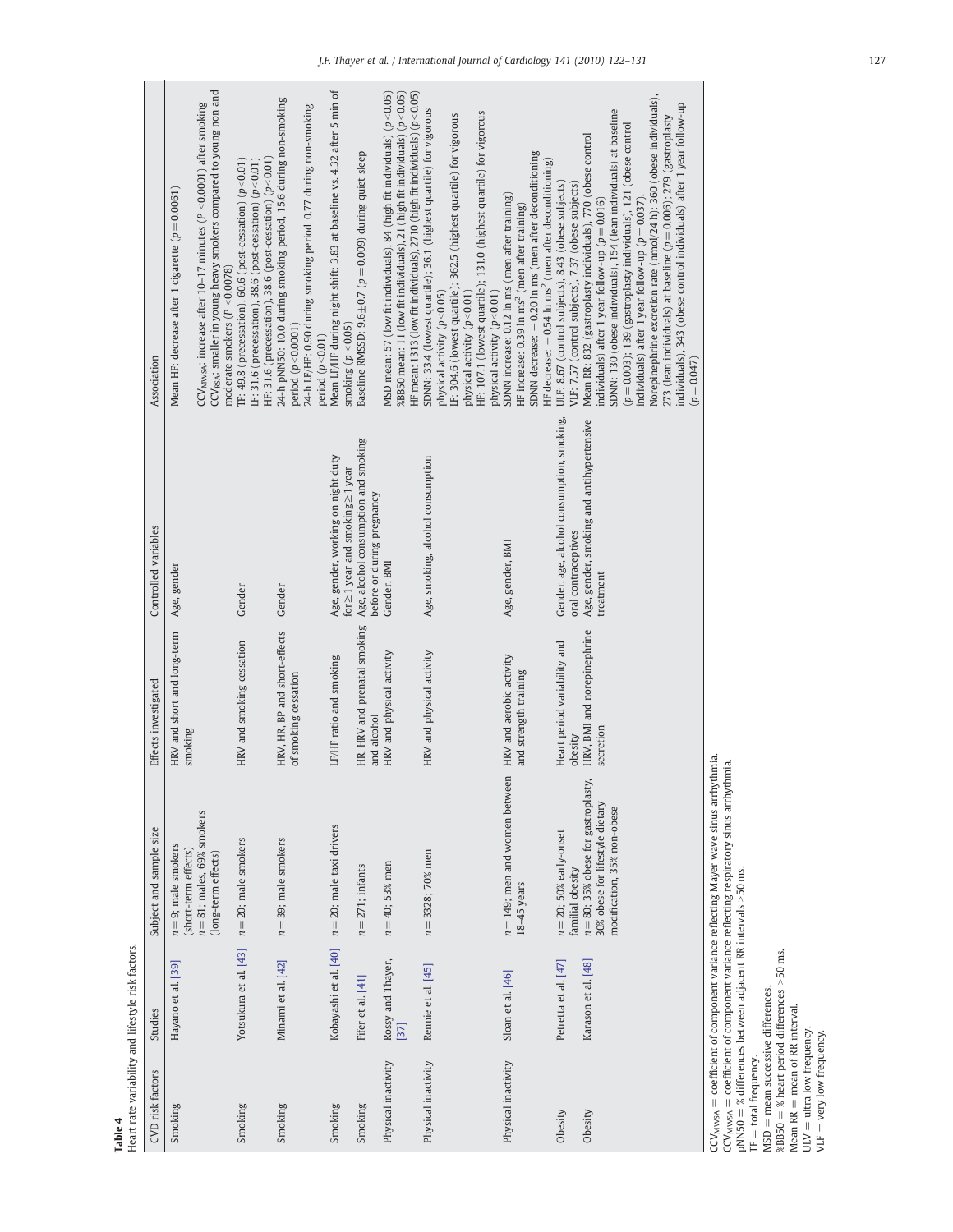Table 5<br>Heart rate variability and work stress.

|                                  | Heart rate variability and work stress. |                                                                                                                                                                 |                                                                                          |                                                                                                                         |                                                                                                                                                                                                                                                                                        |
|----------------------------------|-----------------------------------------|-----------------------------------------------------------------------------------------------------------------------------------------------------------------|------------------------------------------------------------------------------------------|-------------------------------------------------------------------------------------------------------------------------|----------------------------------------------------------------------------------------------------------------------------------------------------------------------------------------------------------------------------------------------------------------------------------------|
| CVD risk factors Studies         |                                         | Subject and sample size                                                                                                                                         | Effects investigated                                                                     | Controlled variables                                                                                                    | Associations                                                                                                                                                                                                                                                                           |
| Work stress                      | Hintsanen et al. [78]                   | $n = 863$ ; men and women<br>between 24 and 39 years                                                                                                            | ERI, heart rate and HRV                                                                  | Educational level, occupational group,<br>activity, social support, BMI, SBP, DBP<br>smoking, alcohol, coffee, physical | ERI and pNN50: $-0.10$ ( $p = 0.03$ )<br>ERI and RMSSD: $-0.09$ ( $p = 0.05$ )                                                                                                                                                                                                         |
| Work stress                      | Kang et al. [2]                         | $n = 169$ ; male shipyard workers                                                                                                                               | HRV and metabolic syndrome                                                               | Gender                                                                                                                  | 31.1 (high strain group with metabolic syndrome) ( $p = 0.04$ )<br>SDNN: 39.6 (low strain group without metabolic syndrome),<br>logVLF: 6.4 (low strain group without metabolic syndrome),<br>5.9 (high strain group with metabolic syndrome) ( $p = 0.04$ )                           |
| Work stress                      | Riese et al. [76]                       | $n = 159$ ; female nurses                                                                                                                                       | Job strain, blood pressure,<br>heart rate and HRV                                        | Gender, socioeconomic status,<br>work characteristics                                                                   | No effect of job strain on IBI, RMSSD, SBP or DBP including<br>interactions with social support                                                                                                                                                                                        |
| Work stress                      | Tsaneva and Dukov [77]                  | employment <15 years), 52% Group 2<br>(mean age of 47.7 and length of<br>(mean age 37.9 and length of<br>$n = 25$ ; miners, 48% Group 1<br>employment≥15 years) | HRV and hearing balance                                                                  | Age, length of employment                                                                                               | Correlation between Amo% and 4000 Hz frequency: 0.367<br>Correlation between HI and 4000 Hz frequency: 0.413<br>$0.873$ ( $p<0.01$ ) in group 1; 0.592 ( $p<$ 0.01) in group 2<br>Correlation between SDNN and 4000 Hz frequency:<br>$(p<0.01)$ in group 1; $0.484(p<0.01)$ in group 2 |
| Work stress                      |                                         | van Amelsvoort et al. [80] $n = 135$ ; 84% male workers                                                                                                         | shift work and HRV                                                                       | Noise, job strain, physical activity, Gender, age, smoking, physical activity                                           | SDNNi during sleep: 69.3 ms vs 85.8 ms, $p < 0.05$ , shift vs. daytime<br>$(p<0.01)$ in group 1; 0.420 $(p<0.01)$ in group 2<br>workers                                                                                                                                                |
| Work stress                      | Vrijkotte et al. [79]                   | $n = 109$ ; male white-collar workers                                                                                                                           | overcommitment, blood pressure,<br>heart rate and vagal tone<br>Effort-reward imbalance, | waist circumference, cigarette smoking,<br>alcohol consumption, physical activity<br>Gender, age, work characteristics, | Adjusted OR (95% CI): heart rate during sleep 1.95 (1.02-3.77);<br>InRMSSD 2.67 (1.24-5.75) for incident mild hypertension                                                                                                                                                             |
| $ERI = effort-reward$ imbalance. |                                         | SDNNi $=$ mean of standard deviations of all NN intervals for all segments of recording (ms).                                                                   |                                                                                          |                                                                                                                         |                                                                                                                                                                                                                                                                                        |

n and the mean of the mean of the mean of the mean of the mean of the mean square of successive differences.<br>Anno = amplitude of the mode.<br>HI = homeostatic index.<br>IOgVLF = log transformation of very low frequency.<br>IBI = in

lnRMSSD = natural logarithm of root mean square of successive differences.

Amo = amplitude of the mode.

 $H =$  homeostatic index.

 $log VLF = log$  transformation of very low frequency.

IBI = interbeat interval.

SBP = systolic blood pressure.

DBP = diastolic blood pressure.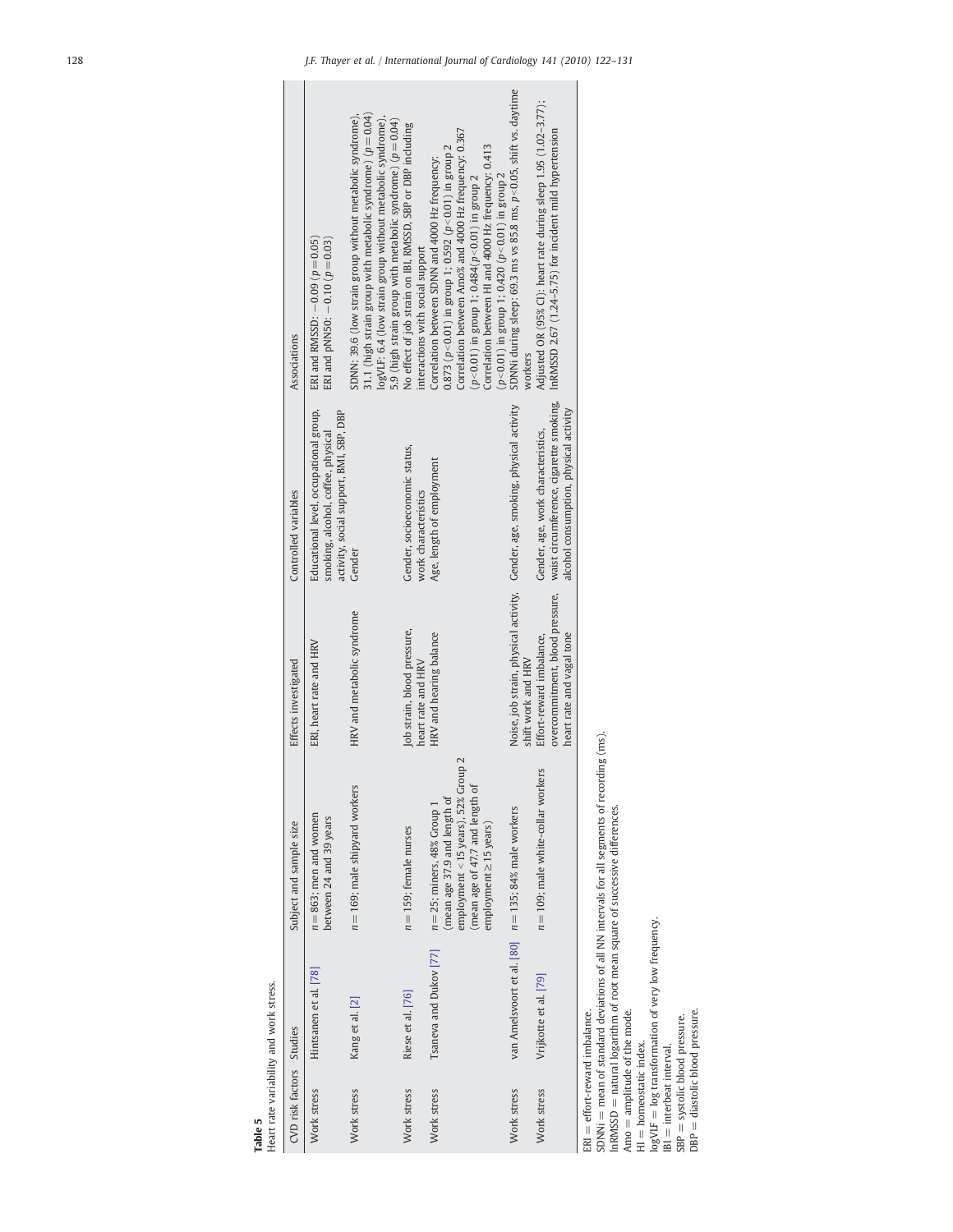white-collar workers. One of the main results was that a one standard deviation increase in heart rate during sleep or a one standard deviation decrease in lnRMSSD was associated with significantly increased risk of mild hypertension.

Similarly, a cohort study conducted among workers from the integrated circuit manufacturing industry, waste incinerator plants and hospitals showed that various occupational factors were related to HRV [80]. Shift workers had significantly decreased SDNNi (mean of the standard deviation of all NN intervals for all 5-min segments of the entire recording, in milliseconds), and increased %LF and HR levels during work compared to daytime workers. These workers also had significantly decreased SDNNi levels during sleep compared to daytime workers. Shift workers reporting acute high noise levels compared to low work noise levels also had elevated adjusted %LF means during work. This suggests that cardiovascular regulation is less successful among this group and could explain the excess cardiovascular disease risk among these workers. An additional finding related to work stress was that significantly elevated %LF means during work adjusted for mean values during sleep were recorded among those in low job demand, low job control (77.9,  $p<$  0,01), high demand, high job control (77.7,  $p<0,05$ ) and high demand, low job control (77.7,  $p<0.05$ ) groups compared to a control group, after adjusting for sleep [80]. These results suggest that chronic disturbance of the autonomic cardiac balance favoring sympathetic dominance may be one reason for the effects of workplace stress on CVD risk. The authors conclude that HRV can be a very useful tool to study work-related stress and their accompanying physiological effects.

Numerous studies have now reported that work stress is associated with increased risk of coronary heart disease (CHD) [11,81,82]. We also have previously shown that work-related worries were associated with the largest increases in HR and decreases in HRV [83,84]. Thus work-related stress as measured by job strain [2], effort-reward imbalance [11], and ecological momentary assessments [84] have been linked to decreased HRV.

#### 6. Heart rate variability and the prevention of cardiovascular disease

There are several pathways via which the deleterious effects of modifiable factors such as work stress can be prevented or minimized. All of these pathways involve efforts to increase HRV. As noted above, smoking cessation, physical exercise, and weight loss are all associated with increased HRV. Dietary changes including the consumption of fruits and vegetables, moderate alcohol consumption, and intake of omega-3 fatty acids and vitamin D through fish or nut consumption are also effective approaches for which there is some suggestive evidence linking them to increased HRV [85,86]. Stress and worry reduction via meditation or worry postponement may provide effective ways to prevent or minimize the effects of work stress [87]. Another possible approach as suggested by Tiller et al. [88], based on 24-h HRV recordings during normal working days, is the use of positive emotions to alter sympathovagal balance. They suggest that this could be beneficial in terms of hypertension treatment and also reduce the risk of sudden death in those with congestive heart failure or coronary artery disease. Currently, however, there is a lack of studies investigating the impact of such interventions on both HRV and disease. These types of studies could provide greater insight into the effects of autonomic imbalance and new perspectives on the treatment and prevention of related diseases.

#### 7. Summary

In this paper we have tried to provide an overview of some of the evidence for the role of HRV in cardiovascular disease risk and mortality. Although not exhaustive, this review shows that there is a large body of data to suggest that decreased vagal function is an

independent risk factor for all-cause mortality. In addition, we examine evidence that decreased vagal function is a common factor in all of the major risk factors for CVD, both modifiable and non-modifiable. Furthermore, we showed that decreased vagal function characterizes emerging psychosocial risk factors. Importantly, the evidence presented here also strongly suggests that work stress is associated with decreased HRV. Work stress itself is a major risk factor for cardiovascular morbidity and research suggests that one of the major pathways involves decreased HRV. We also note that the effects of modifiable risk factors might be prevented or minimized by engaging in behaviors that might increase HRV. Moreover, studies that include indices of both sympathetic and parasympathetic activity are necessary to provide a more complete picture of the role of the ANS in health and disease [89]. Finally, we suggested that autonomic imbalance might be the final common pathway linking a host of disorders and conditions to death and disease. Thus, behaviors that alter this autonomic imbalance toward a more salubrious profile may serve to prevent or at least minimize the effects of certain factors on the risk for cardiovascular disease and death.

#### Acknowledgements

We would like to thank Tammy N. Sadle for her assistance with the tables. The authors of this manuscript have certified that they comply with the Principles of Ethical Publishing in the International Journal of Cardiology [90].

#### References

- [1] Friedman BH, Thayer JF. Autonomic balance revisited: panic anxiety and heart rate variability. J Psychosom Res 1998;44:133–51.
- [2] Kang MG, Koh SB, Cha BS, Park JK, Woo JM, Chang SJ. Association between job stress on heart rate variability and metabolic syndrome in shipyard male workers. Yonsei Med | 2004;45:838-46.
- [3] Kiecolt-Glaser JK, McGuire L, Robles TF, Glaser R. Emotions, morbidity, and mortality: new perspectives from psychoneuroimmunology. Annu Rev Psychol 2002;53: 83–107.
- [4] Krantz DS, McCeney MK. Effects of psychological and social factors on organic disease: a critical assessment of research on coronary heart disease. Annu Rev Psychol 2002;53:341–69.
- Musselman DL, Evans DL, Nemeroff CB. The relationship of depression to cardiovascular disease: epidemiology, biology, and treatment. Arch Gen Psychiatry 1998;55:580–92.
- [6] Rozanski A, Blumenthal JA, Kaplan J. Impact of psychological factors on the pathogenesis of cardiovascular disease and implications for therapy. Circulation 1999;99:2192–217.
- Verrier RL, Mittleman MA. The impact of emotions on the heart. Prog Brain Res 2000;122:369–80.
- [8] Duijts SF, Kant I, Swaen GM, van den Brandt PA, Zeegers MP. A meta-analysis of observational studies identifies predictors of sickness absence. J Clin Epidemiol 2007;60:1105–15.
- [9] Harter JK, Schmidt FL, Hayes TL. Business-unit-level relationship between employee satisfaction, employee engagement, and business outcomes: a meta-analysis. J Appl Psychol 2002;87:268–79.
- [10] Rosengren A, Hawken S, Ounpuu S, et al. Association of psychosocial risk factors with risk of acute myocardial infarction in 11119 cases and 13648 controls from 52 countries (the INTERHEART study): case-control study. Lancet 2004;364:953–62.
- [11] Chandola T, Britton A, Brunner E, et al. Work stress and coronary heart disease: what are the mechanisms? Eur Heart J 2008;29:640–8.
- [12] Murray CJL, Lopez AD. The global burden of disease: a comprehensive assessment of mortality and disability from disease injuries and risk factors in 1990 and projected to 2002. Boston, MA: Harvard School of Public Health; 1996.
- [13] Yusuf S, Reddy S, Ounpuu S, Anand S. Global burden of cardiovascular diseases: part I: general considerations, the epidemiologic transition, risk factors, and impact of urbanization. Circulation 2001;104:2746–53.
- [14] Darwin C. The expression of emotion in man and animals. New York: Oxford University Press; 1998.
- [15] Friedman BH, Thayer JF. Anxiety and autonomic flexibility: a cardiovascular approach. Biol Psychol 1998;49:303–23.
- [16] Thayer JF, Friedman BH. The heart of anxiety: a dynamical systems approach. Amsterdam: Springer Verlag; 1997.
- [17] Thayer JF, Lane RD. A model of neurovisceral integration in emotion regulation and dysregulation. J Affect Disord 2000;61:201–16.
- [18] Malliani A, Pagani M, Lombardi F. Methods for assessment of sympatho-vagal balance: power spectral analysis. Armonk, New York: Futura; 1994.
- [19] Ershler WB, Keller ET. Age-associated increased interleukin-6 gene expression, late-life diseases, and frailty. Annu Rev Med 2000;51:245–70.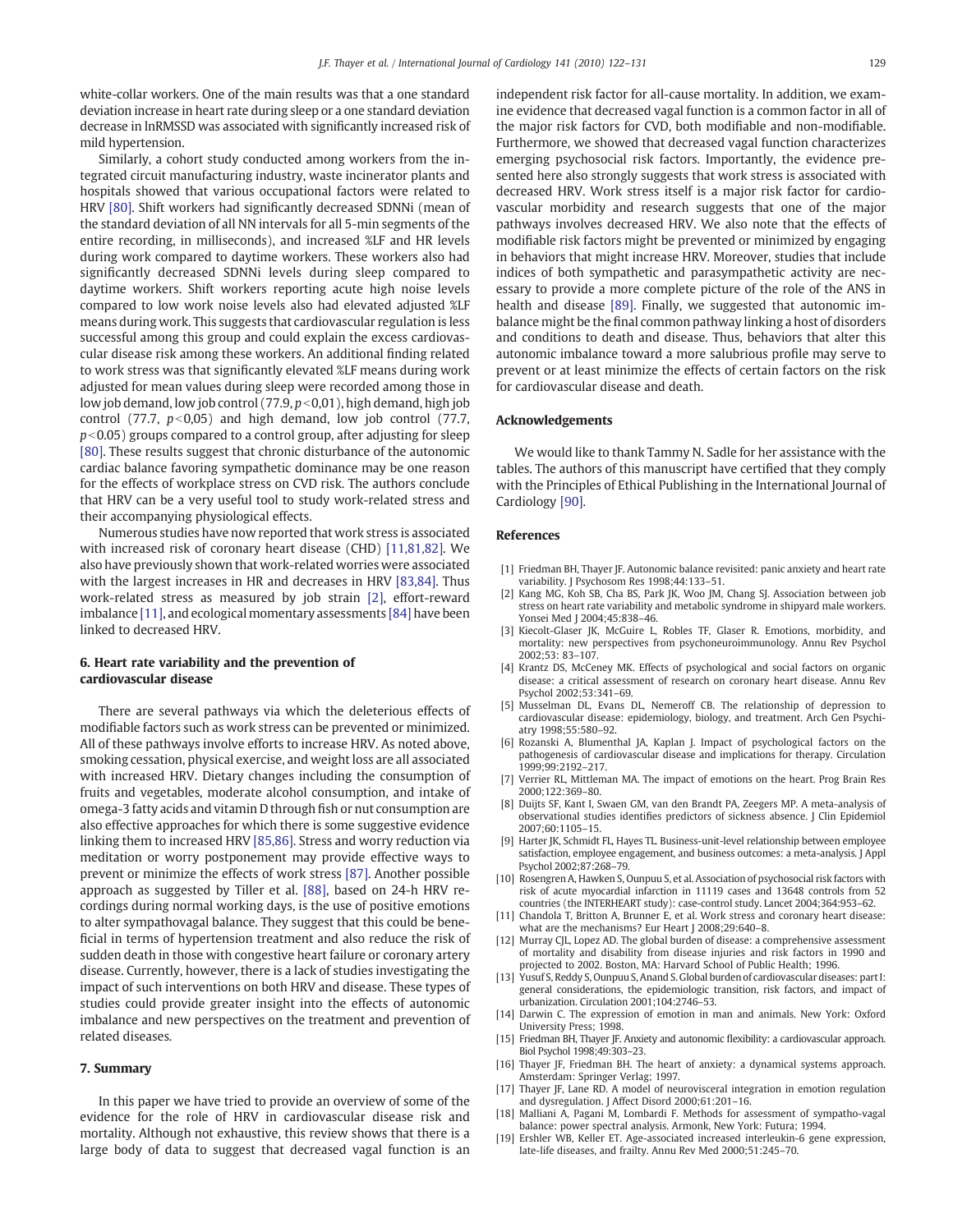- [20] Electrophysiology TFotESoCatNASoP. Heart rate variability: standards of measurement physiological interpretation and clinical use. Circulation 1996;93:1043–65.
- [21] Kleiger RE, Miller JP, Bigger Jr JT, Moss AJ. Decreased heart rate variability and its association with increased mortality after acute myocardial infarction. Am J Cardiol 1987;59:256–62.
- [22] Tsuji H, Venditti Jr FL Manders ES, et al. Reduced heart rate variability and mortality risk in an elderly cohort. The Framingham Heart Study. Circulation 1994;90:878–83.
- [23] Gerritsen J, Dekker JM, TenVoorde BJ, et al. Impaired autonomic function is associated with increased mortality, especially in subjects with diabetes, hypertension, or a history of cardiovascular disease: the Hoorn Study. Diabetes Care 2001;24:1793–8.
- [24] Liao D, Carnethon M, Evans GW, Cascio WE, Heiss G. Lower heart rate variability is associated with the development of coronary heart disease in individuals with diabetes: the atherosclerosis risk in communities (ARIC) study. Diabetes 2002;51:3524–31.
- [25] La Rovere MT, Bigger Jr JT, Marcus FI, Mortara A, Schwartz PJ. Baroreflex sensitivity and heart-rate variability in prediction of total cardiac mortality after myocardial infarction. ATRAMI (autonomic tone and reflexes after myocardial infarction) investigators. Lancet 1998;351:478–84.
- [26] Camm AJ, Pratt CM, Schwartz PJ, et al. Mortality in patients after a recent myocardial infarction: a randomized, placebo-controlled trial of azimilide using heart rate variability for risk stratification. Circulation 2004;109:990–6.
- [27] Liao D, Cai J, Barnes RW, et al. Association of cardiac autonomic function and the development of hypertension: the ARIC study. Am J Hypertens 1996;9:1147–56.
- [28] Singh JP, Larson MG, Tsuji H, Evans JC, O'Donnell CJ, Levy D. Reduced heart rate variability and new-onset hypertension: insights into pathogenesis of hypertension: the Framingham Heart Study. Hypertension 1998;32:293–7.
- [29] Schroeder EB, Liao D, Chambless LE, Prineas RJ, Evans GW, Heiss G. Hypertension, blood pressure, and heart rate variability: the Atherosclerosis Risk in Communities (ARIC) study. Hypertension 2003;42:1106–11.
- [30] Liao D, Cai J, Brancati FL, et al. Association of vagal tone with serum insulin, glucose, and diabetes mellitus—the ARIC Study. Diabetes Res Clin Pract 1995;30:211–21.
- [31] Singh JP, Larson MG, O'Donnell CJ, et al. Association of hyperglycemia with reduced heart rate variability (The Framingham Heart Study). Am J Cardiol 2000;86:309–12.
- [32] Carnethon MR, Fortmann SP, Palaniappan L, Duncan BB, Schmidt MI, Chambless LE. Risk factors for progression to incident hyperinsulinemia: the Atherosclerosis Risk in Communities Study, 1987–1998. Am J Epidemiol 2003;158:1058–67.
- [33] Christensen JH, Toft E, Christensen MS, Schmidt EB. Heart rate variability and plasma lipids in men with and without ischaemic heart disease. Atherosclerosis 1999;145:181–6.
- [34] Kupari M, Virolainen J, Koskinen P, Tikkanen MJ. Short-term heart rate variability and factors modifying the risk of coronary artery disease in a population sample. Am J Cardiol 1993;72:897–903.
- [35] Ingjaldsson JT, Laberg JC, Thayer JF. Reduced heart rate variability in chronic alcohol abuse: relationship with negative mood, chronic thought suppression, and compulsive drinking. Biol Psychiatry 2003;54:1427–36.
- [36] Reed SF, Porges SW, Newlin DB. Effect of alcohol on vagal regulation of cardiovascular function: contributions of the polyvagal theory to the psychophysiology of alcohol. Exp Clin Psychopharmacol 1999;7:484–92.
- [37] Rossy LA, Thayer JF. Fitness and gender-related differences in heart period variability. Psychosom Med 1998;60:773–81.
- [38] Weise F, Krell D, Brinkhoff N. Acute alcohol ingestion reduces heart rate variability. Drug Alcohol Depend 1986;17:89–91.
- [39] Hayano J, Yamada M, Sakakibara Y, et al. Short- and long-term effects of cigarette smoking on heart rate variability. Am J Cardiol 1990;65:84–8.
- [40] Kobayashi F, Watanabe T, Akamatsu Y, et al. Acute effects of cigarette smoking on the heart rate variability of taxi drivers during work. Scand J Work Environ Health 2005;31: 360–6.
- [41] Fifer WP, Fingers ST, Youngman M, Gomez-Gribben E, Myers MM. Effects of alcohol and smoking during pregnancy on infant autonomic control. Dev Psychobiol 2009;51: 234–42.
- [42] Minami J, Ishimitsu T, Matsuoka H. Effects of smoking cessation on blood pressure and heart rate variability in habitual smokers. Hypertension 1999;33:586–90.
- [43] Yotsukura M, Koide Y, Fujii K, et al. Heart rate variability during the first month of smoking cessation. Am Heart J 1998;135:1004-9.
- [44] Carter JB, Banister EW, Blaber AP. Effect of endurance exercise on autonomic control of heart rate. Sports Med 2003;33:33–46.
- [45] Rennie KL, Hemingway H, Kumari M, Brunner E, Malik M, Marmot M. Effects of moderate and vigorous physical activity on heart rate variability in a British study of civil servants. Am J Epidemiol 2003;158:135–43.
- [46] Sloan RP, Shapiro PA, DeMeersman RE, et al. The effect of aerobic training and cardiac autonomic regulation in young adults. Am J Public Health 2009;99:921–8.
- [47] Petretta M, Bonaduce D, de Filippo E, et al. Assessment of cardiac autonomic control by heart period variability in patients with early-onset familial obesity. Eur J Clin Invest 1995;25:826–32.
- [48] Karason K, Molgaard H, Wikstrand J, Sjostrom L. Heart rate variability in obesity and the effect of weight loss. Am J Cardiol 1999;83:1242–7.
- [49] Riva P, Martini G, Rabbia F, et al. Obesity and autonomic function in adolescence. Clin Exp Hypertens 2001;23:57–67.
- [50] Nagai N, Matsumoto T, Kita H, Moritani T. Autonomic nervous system activity and the state and development of obesity in Japanese school children. Obes Res 2003;11: 25–32.
- [51] Rabbia F, Silke B, Conterno A, et al. Assessment of cardiac autonomic modulation during adolescent obesity. Obes Res 2003;11:541–8.
- [52] Antelmi I, de Paula RS, Shinzato AR, Peres CA, Mansur AJ, Grupi CJ. Influence of age, gender, body mass index, and functional capacity on heart rate variability in a cohort of subjects without heart disease. Am J Cardiol 2004;93:381–5.
- [53] Reinhardt F, Drexler H, Bickel A, et al. Electrophysiological investigation of central, peripheral and autonomic nerve function in workers with long-term low-level

exposure to carbon disulphide in the viscose industry. Int Arch Occup Environ Health 1997;70:249–56.

- [54] Pitzalis MV, Iacoviello M, Massari F, et al. Influence of gender and family history of hypertension on autonomic control of heart rate, diastolic function and brain natriuretic peptide. J Hypertens 2001;19:143–8.
- [55] Piccirillo G, Viola E, Nocco M, Durante M, Tarantini S, Marigliano V. Autonomic modulation of heart rate and blood pressure in normotensive offspring of hypertensive subjects. J Lab Clin Med 2000;135:145-52.
- [56] Maver J, Strucl M, Accetto R. Autonomic nervous system and microvascular alterations in normotensives with a family history of hypertension. Blood Press 2004;13:95–100.
- [57] De Angelis C, Perelli P, Trezza R, et al. Modified autonomic balance in offsprings of diabetics detected by spectral analysis of heart rate variability. Metabolism 2001;50: 1270–4.
- [58] Lindmark S, Wiklund U, Bjerle P, Eriksson JW. Does the autonomic nervous system play a role in the development of insulin resistance? A study on heart rate variability in first-degree relatives of Type 2 diabetes patients and control subjects. Diabet Med 2003;20:399–405.
- [59] Huikuri HV, Jokinen V, Syvanne M, et al. Heart rate variability and progression of coronary atherosclerosis. Arterioscler Thromb Vasc Biol 1999;19:1979–85.
- [60] Kennedy HL. Beta blockade, ventricular arrhythmias, and sudden cardiac death. Am J Cardiol 1997;80:29J–34J.
- [61] Lampert R, Bremner JD, Su S, et al. Decreased heart rate variability is associated with higher levels of inflammation in middle-aged men. Am Heart J 2008;156:759.e1–7.
- [62] Stein PK, Barzilay JI, Chaves PH, et al. Higher levels of inflammation factors and greater insulin resistance are independently associated with higher heart rate and lower heart rate variability in normoglycemic older individuals: the Cardiovascular Health Study. J Am Geriatr Soc 2008;56:315–21.
- [63] Barth J, Schumacher M, Herrmann-Lingen C. Depression as a risk factor for mortality in patients with coronary heart disease: a meta-analysis. Psychosom Med 2004;66:802–13.
- [64] Kubzansky LD, Kawachi I. Going to the heart of the matter: do negative emotions cause coronary heart disease? J Psychosom Res 2000;48:323–37.
- van Melle JP, de Jonge P, Spijkerman TA, et al. Prognostic association of depression following myocardial infarction with mortality and cardiovascular events: a metaanalysis. Psychosom Med 2004;66:814–22.
- [66] Sheps DS, Sheffield D. Depression, anxiety, and the cardiovascular system: the cardiologist's perspective. J Clin Psychiatry 2001;62(Suppl 8):12–6 discussion 7–8.
- [67] Ward HE. Depression and cardiovascular disease. Curr Opin Psychiatry 2003;16: 221–5.
- [68] Yan LL, Liu K, Matthews KA, Daviglus ML, Ferguson TF, Kiefe CI. Psychosocial factors and risk of hypertension: the Coronary Artery Risk Development in Young Adults (CARDIA) study. JAMA 2003;290:2138–48.
- [69] Yusuf S, Hawken S, Ounpuu S, et al. Effect of potentially modifiable risk factors associated with myocardial infarction in 52 countries (the INTERHEART study): case-control study. Lancet 2004;364:937–52.
- [70] Everson-Rose SA, House JS, Mero RP. Depressive symptoms and mortality risk in a national sample: confounding effects of health status. Psychosom Med 2004;66: 823–30.
- [71] Macleod J, Davey Smith G, Heslop P, Metcalfe C, Carroll D, Hart C. Psychological stress and cardiovascular disease: empirical demonstration of bias in a prospective observational study of Scottish men. BMJ 2002;324:1247–51.
- [72] Thayer JF, Friedman BH, Borkovec TD. Autonomic characteristics of generalized anxiety disorder and worry. Biol Psychiatry 1996;39:255–66.
- [73] Carney RM, Freedland KE, Miller GE, Jaffe AS. Depression as a risk factor for cardiac mortality and morbidity: a review of potential mechanisms. J Psychosom Res 2002;53: 897–902.
- [74] Cohen H, Matar MA, Kaplan Z, Kotler M. Power spectral analysis of heart rate variability in psychiatry. Psychother Psychosom 1999;68:59–66.
- [75] Thayer JF, Friedman BH. A neurovisceral integration model of health disparities in aging. Washington, D.C: The National Academies Press; 2004.
- [76] Riese H, Van Doornen LJ, Houtman IL, De Geus EJ. Job strain in relation to ambulatory blood pressure, heart rate, and heart rate variability among female nurses. Scand J Work Environ Health 2004;30:477–85.
- [77] Tsaneva L, Dukov R. Correlations between certain hearing changes and vegetative balance in miners. Cent Eur J Public Health 2004;12:49–52.
- [78] Hintsanen M, Elovainio M, Puttonen S, et al. Effort-reward imbalance, heart rate, and heart rate variability: the Cardiovascular Risk in Young Finns Study. Int J Behav Med 2007;14:202–12.
- Vrijkotte TG, van Doornen LJ, de Geus EJ. Effects of work stress on ambulatory blood pressure, heart rate, and heart rate variability. Hypertension 2000;35:880–6. [80] van Amelsvoort LG, Schouten EG, Maan AC, Swenne CA, Kok FJ. Occupational
- determinants of heart rate variability. Int Arch Occup Environ Health 2000;73: 255–62.
- [81] Aboa-Eboule C, Brisson C, Maunsell E, et al. Job strain and risk of acute recurrent coronary heart disease events. JAMA 2007;298:1652–60.
- [82] Belkic KL, Landsbergis PA, Schnall PL, Baker D. Is job strain a major source of cardiovascular disease risk? Scand J Work Environ Health 2004;30:85–128.
- [83] Brosschot JF, Van Dijk E, Thayer JF. Daily worry is related to low heart rate variability during waking and the subsequent nocturnal sleep period. Int J Psychophysiol 2007;63:39–47.
- [84] Pieper S, Brosschot JF, van der Leeden R, Thayer JF. Cardiac effects of momentary assessed worry episodes and stressful events. Psychosom Med 2007;69:901–9.
- [85] Mozaffarian D, Stein PK, Prineas RJ, Siscovick DS. Dietary fish and omega-3 fatty acid consumption and heart rate variability in US adults. Circulation 2008;117:1130–7.
- [86] Park SK, Tucker KL, O'Neill MS, et al. Fruit, vegetable, and fish consumption and heart rate variability: the Veterans Administration Normative Aging Study. Am J Clin Nutr 2009;89:778–86.